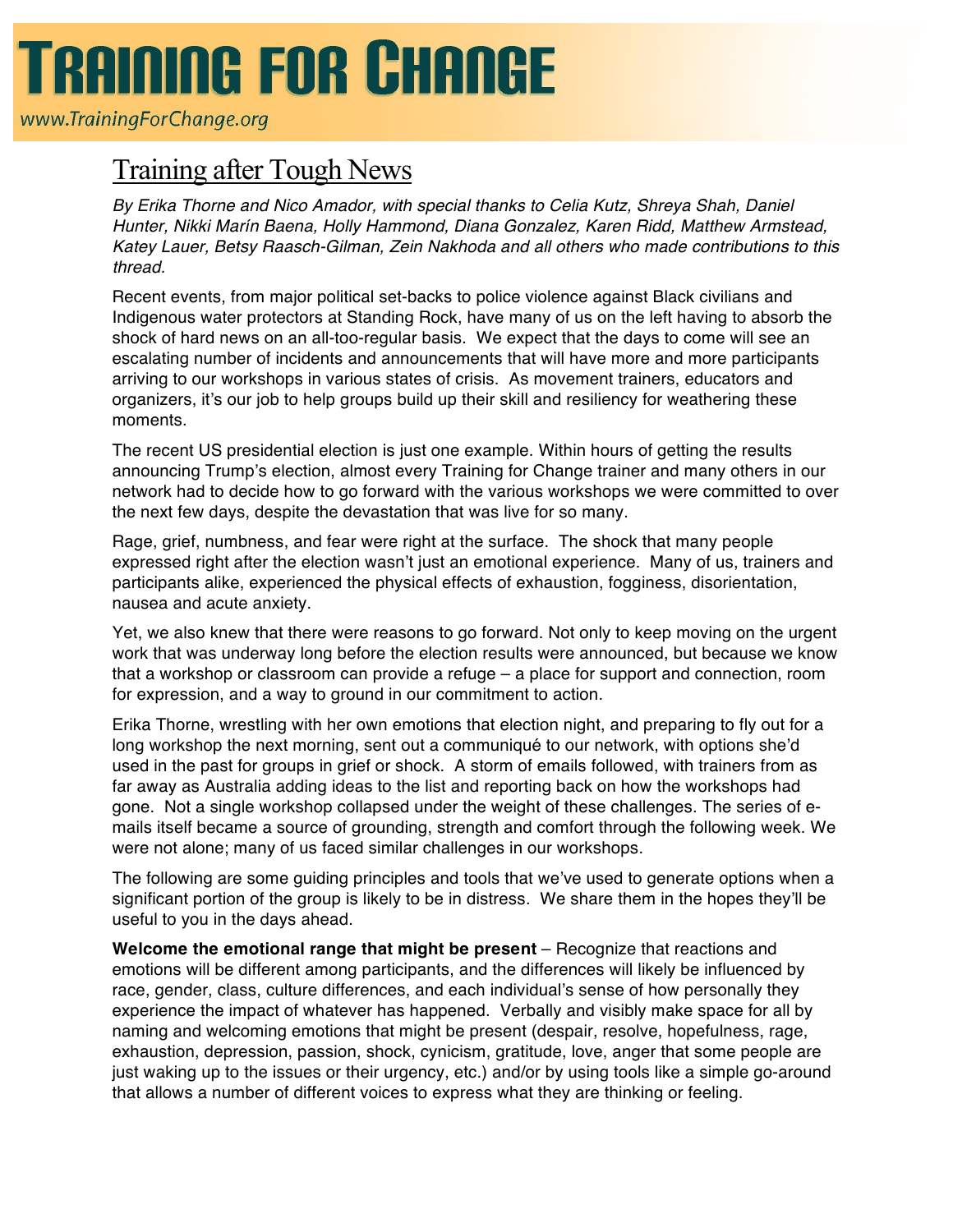**Use tools that give you, as the facilitator, a sense of what the group needs** – We can guess about how a group is doing, but we might need more information to assess how much we need to adjust. Celia Kutz and Shreya Shah started their workshop off with two spectrums. They asked people to place themselves on a line between "strongly agree/disagree" in response to two prompts: *I'm overwhelmed by the range of emotions I'm feeling this morning* and *It's challenging for me to be present in the room this morning.* They then debriefed with a discussion about what would help people be present in the room and what requests participants had.

**A body-based process can support an emotional process to move forward –** Many people experience shock or trauma as feeling stuckness, tightness, or shut down in their bodies. By using kinesthetic activities, we can help people release that feeling in their bodies and clear space for other emotional states. For example, Erika Thorne suggests a game like Moonball, where participants arrange themselves in a circle and take turns hitting a beach ball up into the air, trying to keep it from landing on the ground. Set it up so that as each person hits the ball, they yell out a thought or feeling about whatever's happening, encouraging competition or other ways for this to get bigger and louder. If you can't do a game, breathing exercises, gentle stretching, dancing, or anything that creates expansion in the body, can help.

**Encourage people into a fuller expression of what they might otherwise deny** – Activists carry a strong sense of *should*, that at times will contradict their primary feeling state: "I'm really tired but I*should* show up to the protest." "I'm enraged but what I *should* be doing is to ground in love." "I don't feel hopeful but I *should* express hopefulness to support the people around me." When we are torn between two impulses, we are less likely to think and act at our full potential. Trainers can help the part of people that is more easily denied to find voice. Daniel Hunter and Nikki Marín Baena started a workshop with a mingle where they did two rounds, first: *Where else would you like to be today instead of here*? Then: *What value can you get in being here anyway*? This helped people locate a reason to stick out the workshop, without disavowing the part of them that didn't want to be there.

**Talking isn't always the best way for a group to process** - Matthew Armstead and Karen Ridd reminded us that singing, or similar modes like chanting, prayer, or even just listening to music are ways for groups to process. Moving out of the cognitive level can support some people to access emotional or spiritual resources. After an emotional evening in a workshop for people of color, trainer Shreya Shah encouraged people to throw their chairs at a wall to support further release and processing of their anger.

**Break down isolation and create strong support systems** – One response to trauma is to feel that we are alone in what we're experiencing. Help people through that by using buddy systems, pair shares, and checking in with individual participants during meals or breaks. Another tool is "Stand-Up/Sit Down" or "Hands Up/Hands Down" where any member of the group can say, *Who else…(is feeling pissed off, is scared for their family, wants a revolution)* and other members of the group can stand up or raise their hand if they agree. For a more active version, try "Get On The Bus if You…", in which people move to join the speaker on an imaginary bus in the front. If the next speaker says something that's not true for them, they return to their place in the room. All the back-and-forth can unleash energy, loud voices and laughter.

**Use rituals to help move the energy through** – a ritual doesn't have to be a solemn, stylized process. Even groups who would resist the word "ritual" may welcome a symbolic way to express emotions. Zein Nakhoda and Erika Thorne started a retreat with a blazing bonfire. After